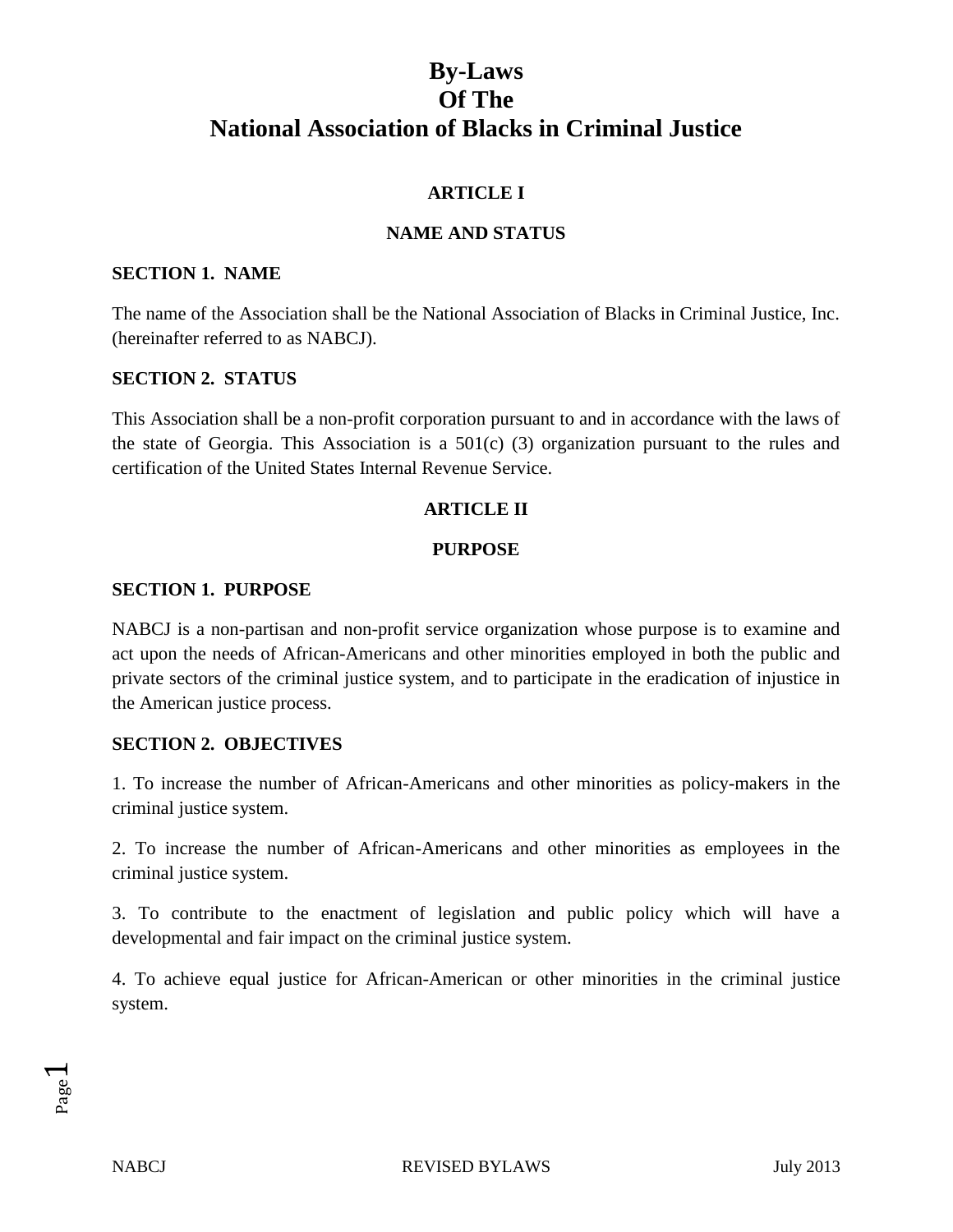# **ARTICLE III**

## **MEMBERSHIP**

## **SECTION 1. TYPES OF MEMBERSHIP**

Any person or organization subscribing to the purpose and objectives of NABCJ shall be eligible for membership. The Board of Directors, herein after referred to as Board, shall establish categories of membership and a corresponding schedule of membership fees. Membership shall be available to anyone regardless of age, race, religion, color, national origin, marital status, disabilities, or sex.

The categories of membership are:

- 1. Life: Open to any individual. Allows for payment over a 24 month period.
- 2. Agency Affiliates: Open to public and private organizations and institutions.
- 3. Active: Open to any individual.
- 4. Student: Open to any full-time student who is not employed full-time.

# **SECTION 2. MEMBERSHIP FEES**

There shall be a fee approved by the Board each calendar year for categories of membership. These fees shall provide dual membership and privileges in NABCJ and a local chapter of NABCJ or in the absence of a local affiliate chapter, the fees shall provide sole membership of NABCJ.

## **SECTION 3. MAINTENANCE OF MEMBERSHIP**

The Board shall have the power and responsibility to terminate the membership of a member or Chapter for non-payment of dues; for behavior that conflicts with the Association's Constitution or by-laws, or for conduct that violates NABCJ code of ethics.

### **SECTION 4. STANDING**

Any member(s) or Chapter(s) is in good standing with NABCJ as long as they meet the requirements as stated in section 3 above.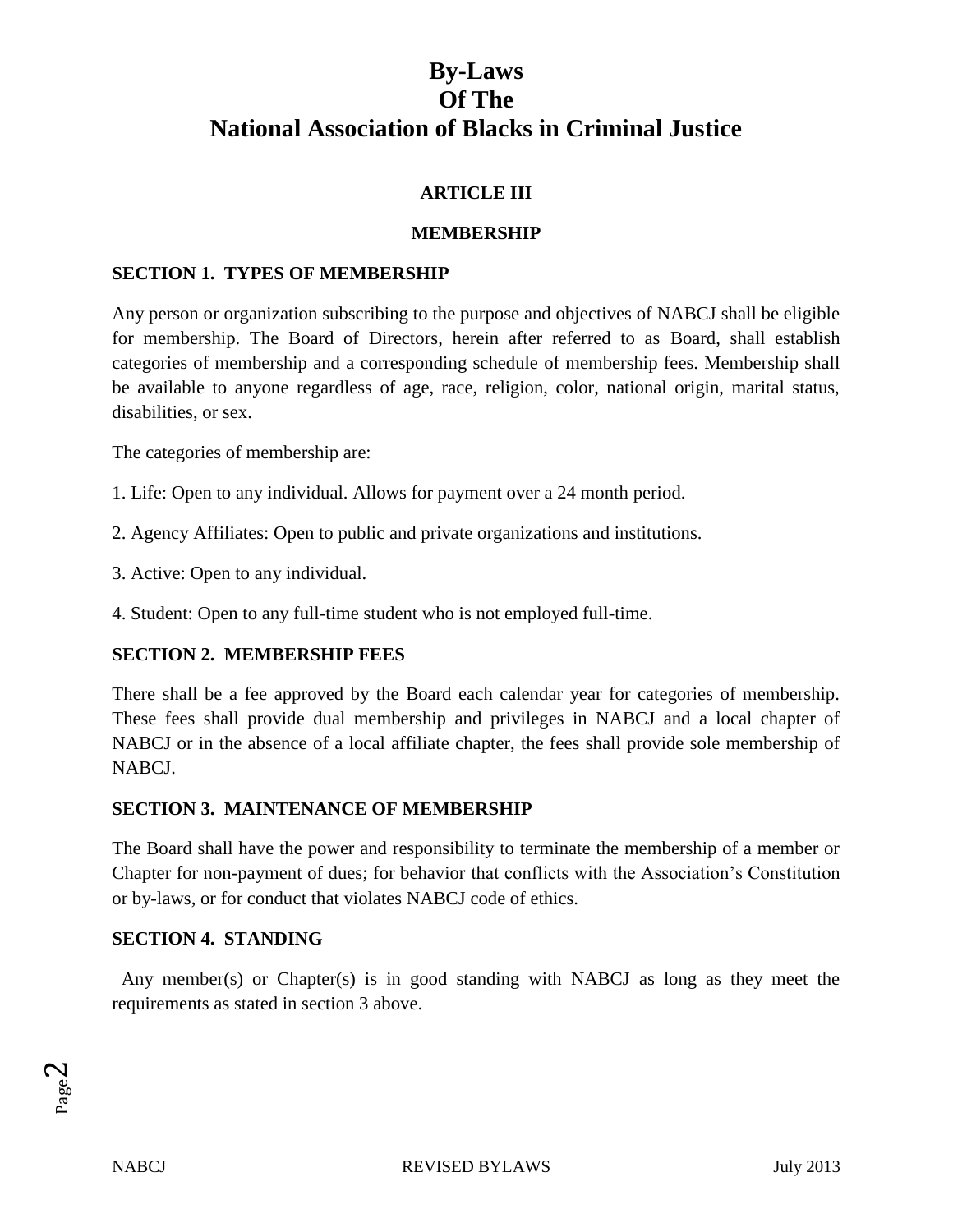# **ARTICLE IV**

# **BOARD OF DIRECTORS**

## **SECTION 1. BOARD MEMBERSHIP**

1. Every member of the Board of Directors shall be a member of the Association.

2. The property and affairs of NABCJ shall be managed and controlled by the Board and shall consist of not less than twelve (12) or more than thirty-three (33) members.

3. The Board membership shall consist of three (3) representatives of each of the following regions of the United States: Northwest, Northeast, South, Southeast, Southwest and Midwest.

4. The Board shall also include the President of the Presidents Council, the Immediate Past President, and a member of the National Alliance of Faith and Justice (NAFJ) who represents NAFJ. The appointed positions shall include the Student Representative, Federal Employee Representative, the Caribbean Representative and a General position at Large.

# **SECTION 2. ELECTION OF REGIONAL BOARD MEMBERS AND TERMS OF OFFICE**

1.A Board Representative shall be elected to a three (3) year term. No Representative shall be elected for more than two (2) consecutive three (3) year terms, except that a Representative appointed to fill an interim term may be elected to the aforementioned terms as well as serving the balance of the appointed term as an Interim Representative. No Representative shall be elected or re-elected during the same election year as another Representative for a region. Representatives elected to the Board for the same region must not be elected the same year.

2.The Chapter Presidents shall elect every two years, during an Annual Meeting, a President of the Presidents Council. A Chapter President must be in good standing in order to vote for the President of the Presidents Council. The President of the Presidents Council will represent the Chapter Presidents on the Board. The Presidents Council Representative shall be entitled to all the rights and privileges of any Representative on the Board except election as an Officer of the Board.

3. The election of the Regional Board Members shall take place at the site of and during the Annual Conference and Training Institute and the Annual Meeting. The election of Regional Board Members shall take place every year.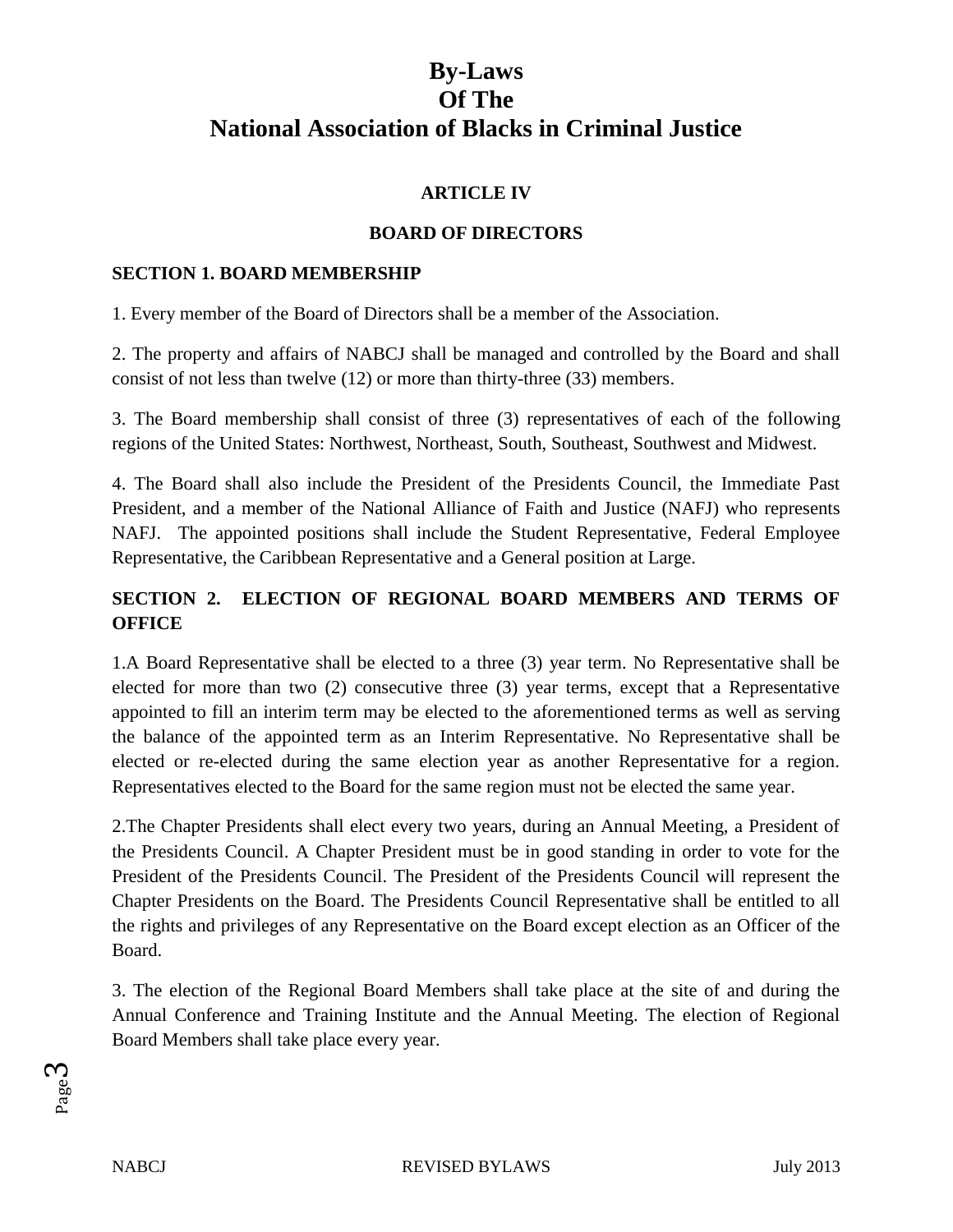## **SECTION 3. ELECTION OF EXECUTIVE BOARD**

1.The President, Vice President, Secretary, Assistant Secretary, Treasurer and Assistant Treasurer shall be the elected Executive Officer positions of the Board and any Board Member present at the meeting may make nominations. A majority vote of the Board Members shall elect Executive Officers of the Board.

2.The election of the Executive Officers of the Board shall take place at the site of and during the Annual Conference and Training Institute and the Annual Meeting. The election of the Executive Board Officers shall take place every two years.

3. Each Executive Board Officer shall hold their elected position for a two year term.

## **SECTION 4. INSTALLATION OF NEW OFFICERS**

The newly elected Board Officers and new members of the Board shall be installed at the Annual Conference and Training Institute and Annual Meeting and shall assume their respective duties effective August 1 each year.

## **SECTION 5. BOARD VACANCIES**

Any vacancy on the Board may be filled by appointment of the President and confirmation by the Board. In the event that a Representative relocates to another region, the Representative shall serve until the end of their term. The Representative, if eligible, may be nominated as a Representative for the Board position in the new region, but is not eligible to seek election to another term in the former region.

### **SECTION 6. MEETING OF THE BOARD**

The Board shall meet no less than twice a year including the Annual Meeting. Special meetings of the Board may be called by the President of the Board or by a majority vote of the Representatives. All such meetings, except closed meetings of the Board shall be open to any member in good standing. Any member wishing to address the Board shall make a written request to the Secretary at least fourteen (14) days before the meeting. Minutes of the meeting shall be taken, maintained, and distributed to each member of the Board thirty (30) days before the next meeting.

Page  $\overline{\mathcal{A}}$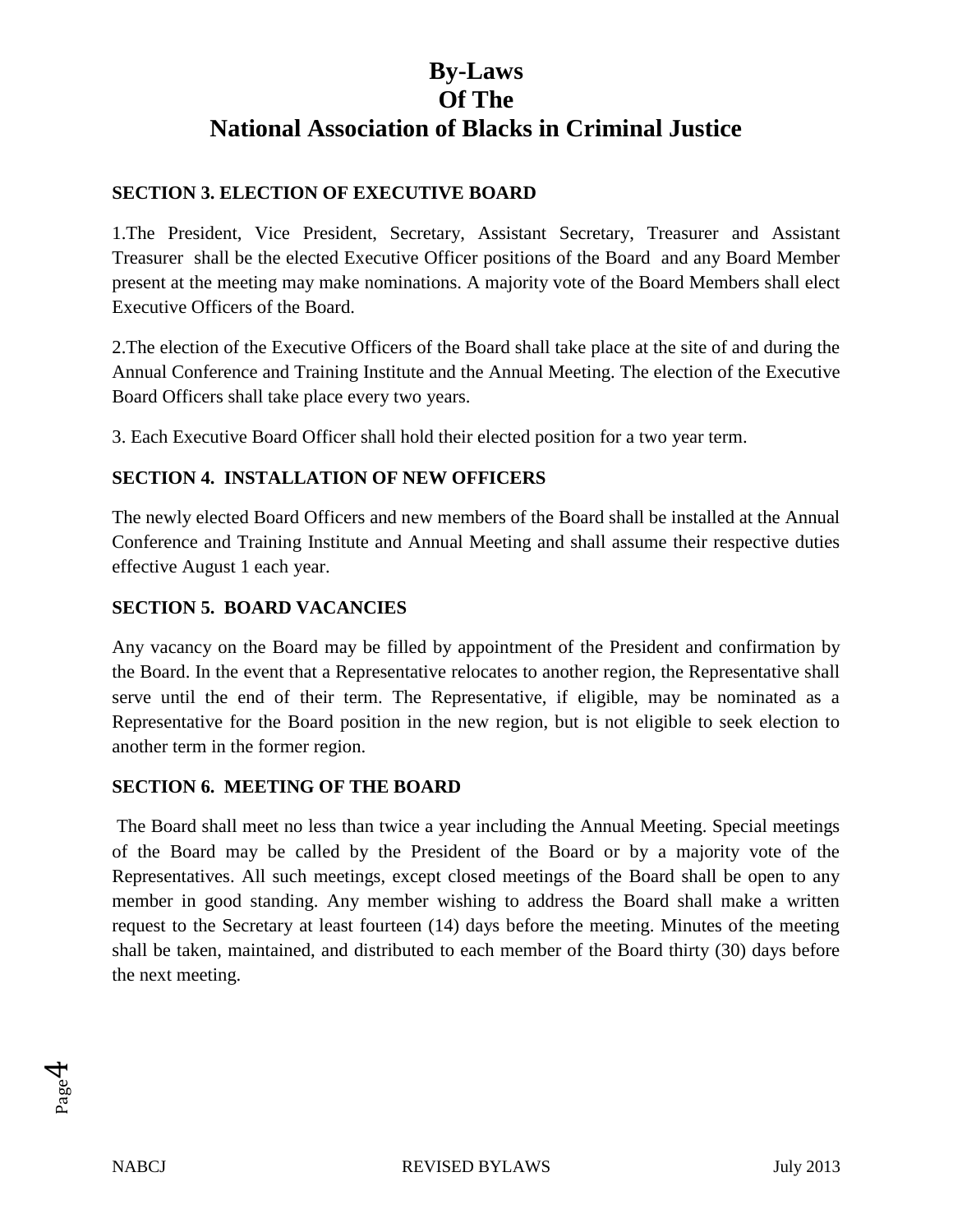# **SECTION 7. NOTICE OF MEETING**

Notice of all meetings shall be made to each Board Member specifying the time and location of the meeting. Notification shall be given at least sixty (60) days prior to the meeting.

# **SECTION 8. QUORUM**

A quorum shall be constituted by one-third (1/3) of the total Board Members present. Meetings with less than a quorum shall be unofficial and no voting may take place.

## **SECTION 9. ABSENCE OF BOARD MEMBERS**

The Board shall review the status of any Board Member who is absent for two (2) consecutive meetings without having been excused by the President. By a majority vote, the Board may determine whether a Representative shall continue as a Board Member, be suspended or removed for absenteeism.

## **SECTION 10. DUTIES OF THE BOARD MEMBERS**

The duties of the Board Members shall be such as are implied in their respective titles and as specified in official position descriptions, developed and formally approved by the Board. Each Board Member shall keep accurate records of their work and turn them over to their successor. However, it shall be the duty of each Board Member to further the purpose and objectives of NABCJ in his or her region as well as nationally. To this end, each Board Member shall: (1) work to develop new chapters; (2) serve as liaison between the membership of his or her region and the National Officers and Board Members; (3) communicate on a regular basis with the President and other Board Members; and (4) Provide Regional Activity Reports quarterly and at the Annual Meetings and (5) promote NABCJ as a professional organization striving to be a change agent in the field of criminal justice.

# **SECTION 11. REMOVAL OF BOARD MEMBERS AND APPOINTEES**

Any elected Board Members OR APPOINTEE shall be subject to removal by the Board "for cause" at any time by a majority vote, if, in the judgment of the Board, such action is in the best interest of NABCJ. The National President can appoint an ad-hoc committee or a person to investigate activity and report the results to the President and the Executive Committee. The Board Member is entitled to present their defense prior to any removal vote. Appointed positions serve at the pleasure of the President and can be un-appointed by the President at any time, especially by newly elected Presidents.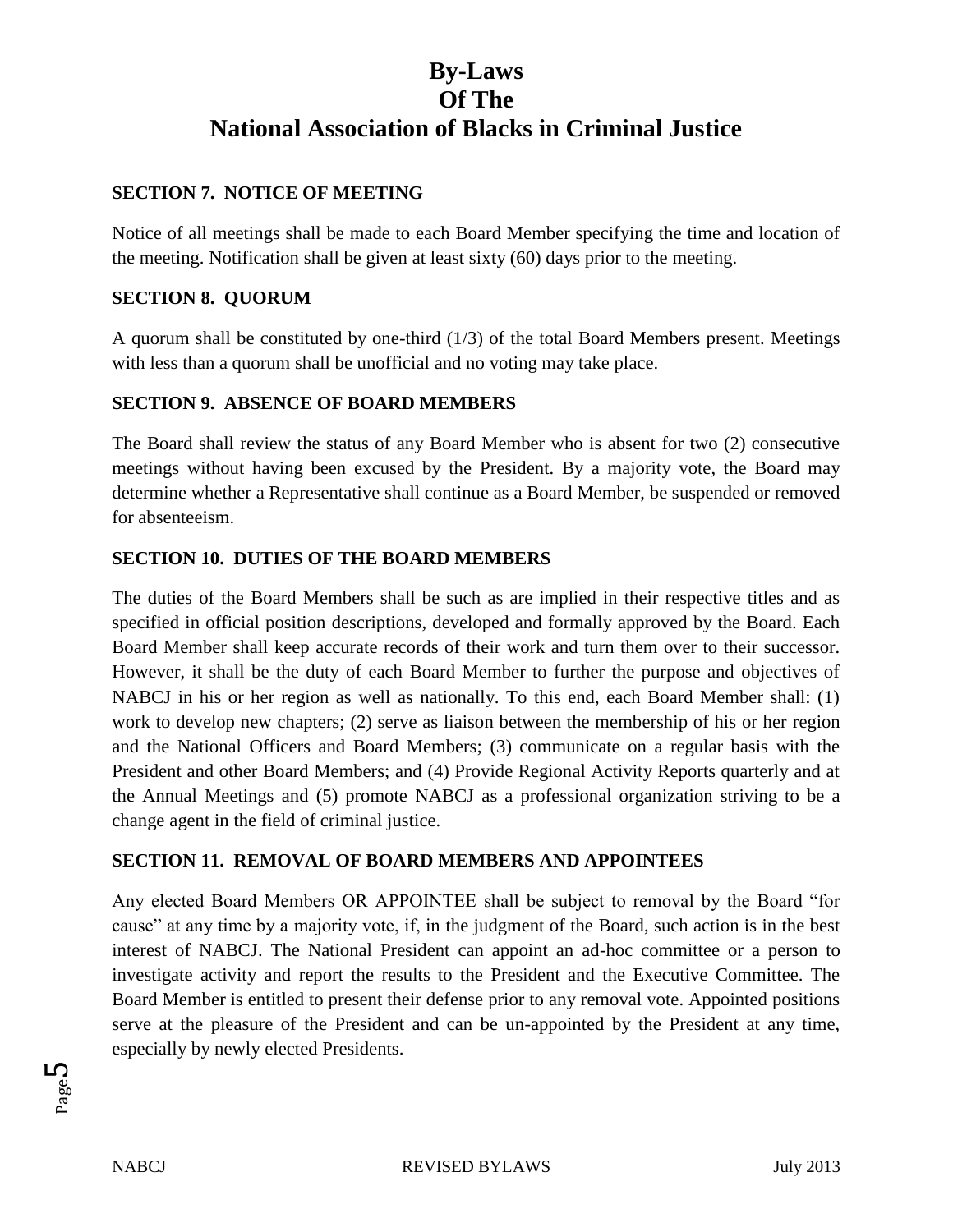# **ARTICLE V**

# **MEMBERSHIP MEETINGS**

### **SECTION 1. ANNUAL MEETING**

NABCJ shall hold Annual Meeting of its membership at its Annual Conference and Training **Institute** 

### **SECTION 2. NOTICE OF ANNUAL MEETING**

Written notice of each Annual Meeting, stating the date and time, shall be communicated to each member along with the Annual Conference and Training Institute marketing and announcement information and may be separately communicated as deemed appropriate.

### **SECTION 3. QUORUM**

At the Annual Meeting of the membership, twelve (12) members shall constitute a quorum for the transaction of any business. In the absence of a quorum, the meeting may be held, however, the meeting shall be unofficial and no voting may take place.

#### **SECTION 4. VOTING**

Each member present shall be entitled to one (1) vote at the Annual Meeting. Action taken may be approved by a majority vote of the members present.

### **SECTION 5. AGENDA**

The President in consultation with the Board shall prepare the agenda for the Annual Meeting. Members may submit agenda items to the Secretary not less than sixty (60) days prior to the meeting. New business items may be received at the request of the President.

### **SECTION 6. ANNUAL REPORTS**

The President, Treasurer, Chief of Conference Planning and Operations shall each prepare an Annual Report.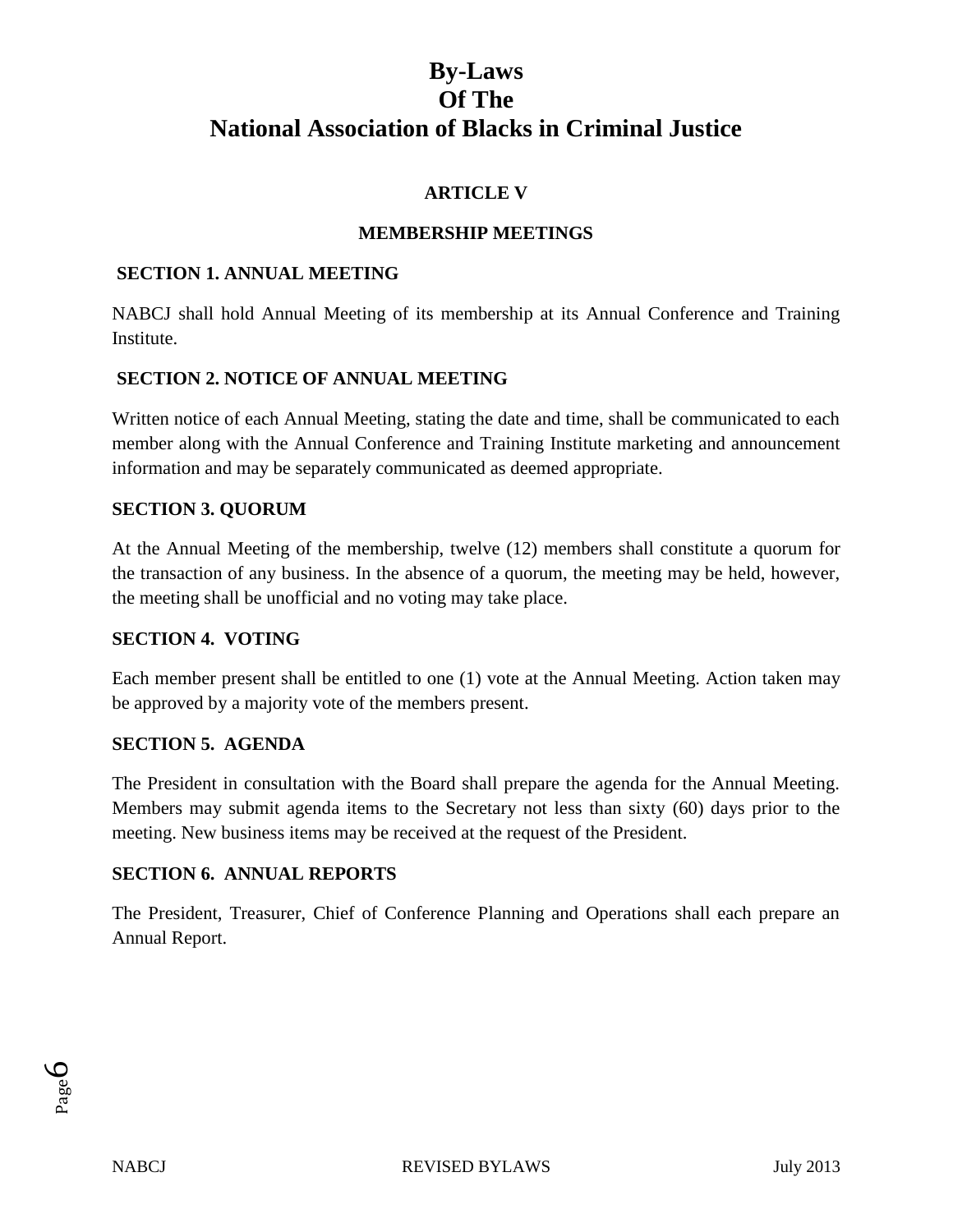# **ARTICLE VI**

## **DUTIES OF OFFICERS OF THE BOARD**

### **SECTION 1. PRESIDENT**

The President of the Board shall have general charge of the affairs of NABCJ, and shall; insure the implementation of the Purpose and Objectives of NABCJ and is the official spokesperson for the Association. The President shall appoint all Committee Chairs, preside at the meetings of the Membership, Board, and the Executive Committee. The President may assign other duties as needed.

## **SECTION 2. VICE PRESIDENT**

The Vice President may perform all duties of the President upon request of the President, or in the event of their absence or disability. The Vice President provides general oversight for all Committees of the Board and may assume other duties as assigned by the President or the Board.

## **SECTION 3. IMMEDIATE PAST PRESIDENT**

The Immediate Past President shall have general administrative duties and serve as a member of the Executive Committee. The President or the Board that assists in the administration of the organization may assign other duties as needed.

### **SECTION 4. SECRETARY**

The Secretary shall attend and keep the minutes of all meetings of the Board and the minutes of the Annual Meeting; keep alphabetical records of all current NABCJ members and Chapters arranged by region. The records shall also contain the most current e-mail, work, home addresses and home telephone numbers of the members and Chapters. The Secretary may also assume other duties as assigned by the President or the Board.

### **SECTION 5. ASSISTANT SECRETARY**

The Assistant Secretary may perform all duties of the Secretary at the request of the Secretary, or in their absence or disability. The Assistant Secretary may perform other duties as assigned by the President or the Board.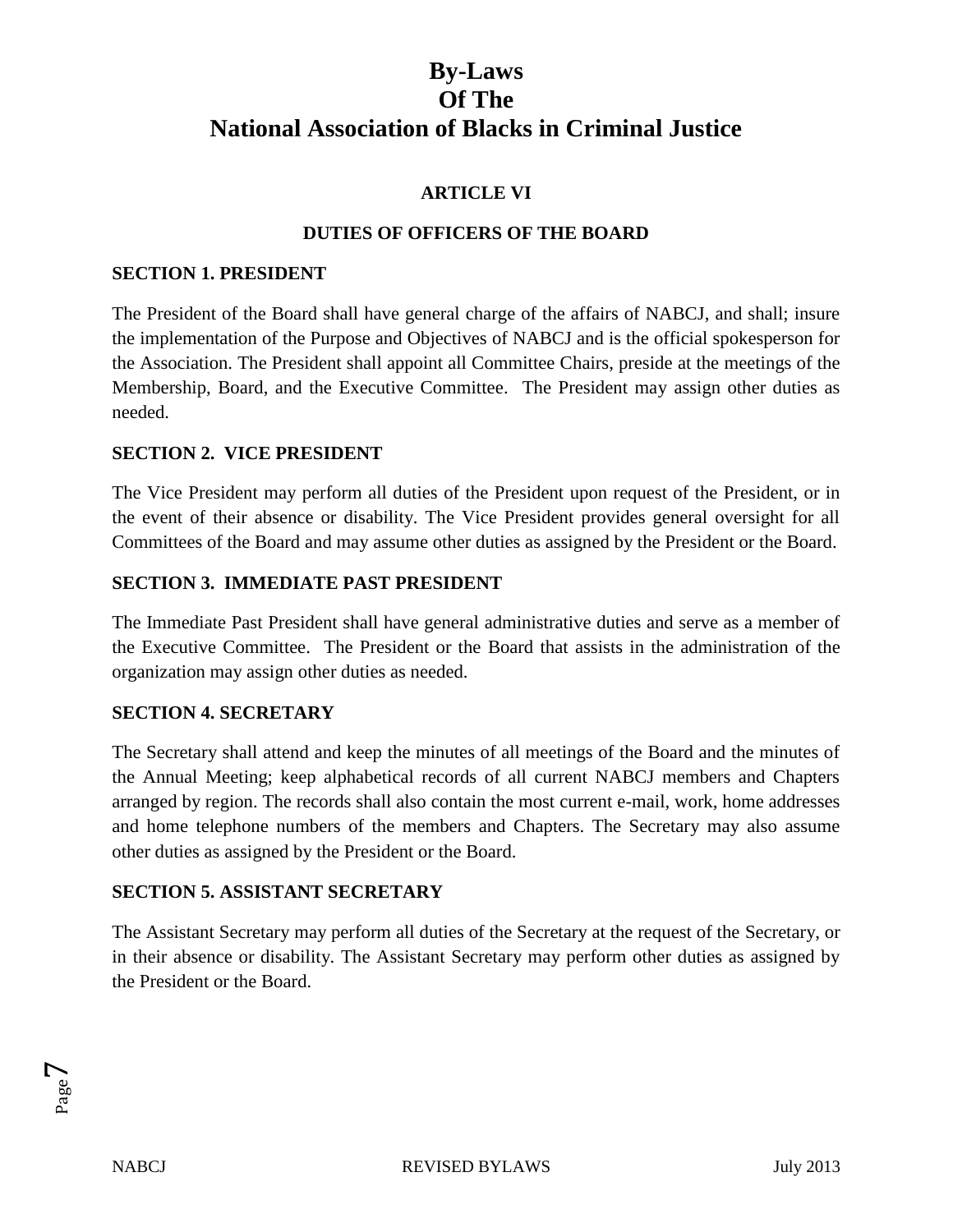### **SECTION 6. TREASURER**

The Treasurer shall ensure that records of the Association's investments, properties, etc.. are properly maintained and appropriately reported. The Treasurer will work to ensure that financial reports are made to the Board, monitor the Association's annual audit and ensure that the result of such are reported and disclosed to the Board. The Treasurer will also make recommendations regarding the Association's fiscal policies, spending trends, and practices.

### **SECTION 7. ASSISTANT TREASURER**

The Assistant Treasurer may perform all duties of the Treasurer at the request of the Treasurer, or in their absence or disability. The Assistant Treasurer may perform other duties as assigned by the President or the Board.

## **SECTION 8. PARLIAMENTARIAN**

The Parliamentarian is appointed by the President and acts as a consultant to the President. The Duty of the Parliamentarian shall be to advise the President by ruling on the validity of the conduct of business at each meeting. The parliamentarian is not a board member, nor does this position have voting privileges.

### **SECTION 9. COMPENSATION**

No officer or Representative of the Board shall receive any compensation for his or her services except for approved reimbursements.

# **ARTICLE VII**

### **COMMITTEES**

### **SECTION 1. STANDING COMMITTEES**

- 1. Executive
- 2. Budget and Finance
- 3. Membership
- 4. Nominating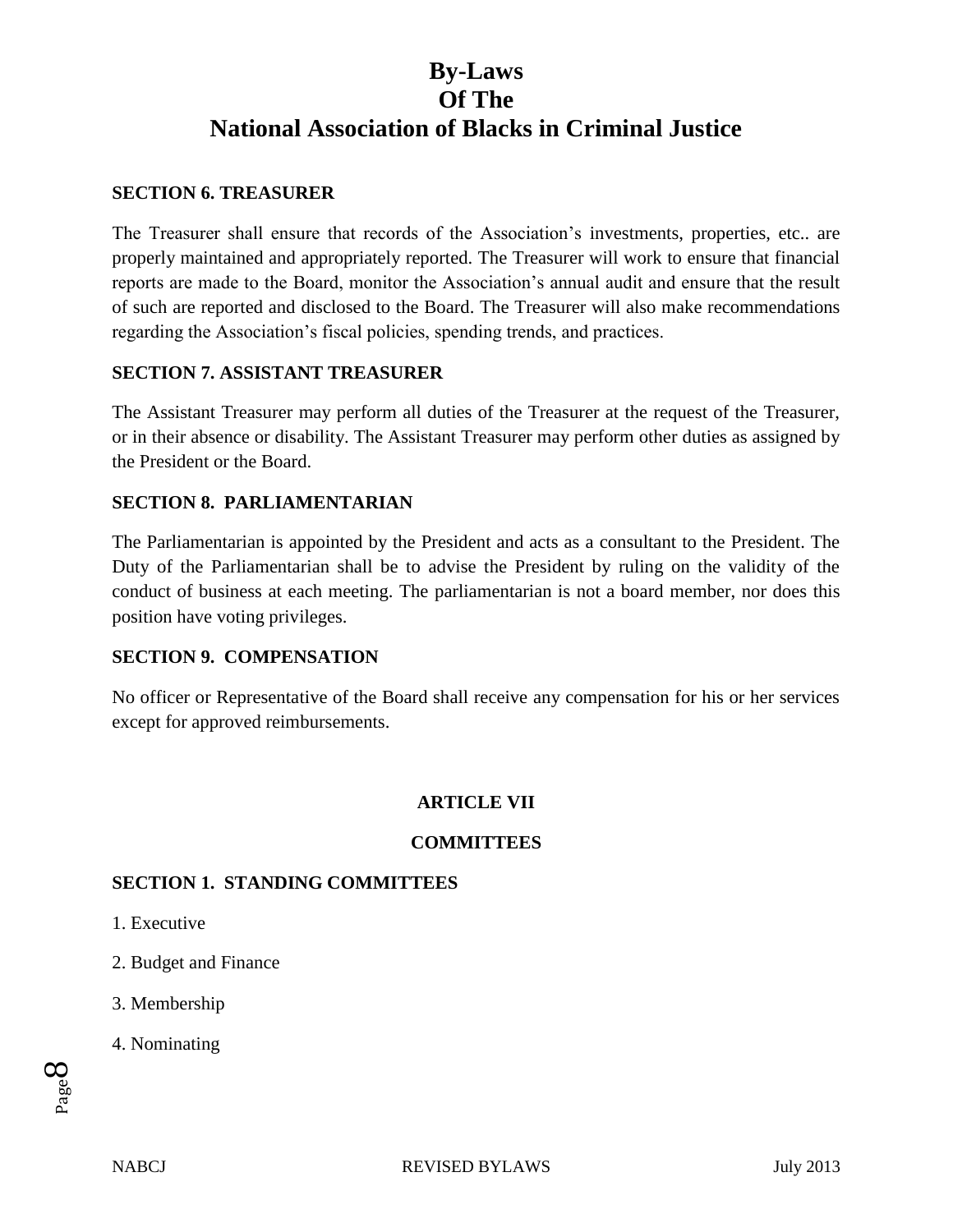- 5. Communications and Public Relations
- 6. Bylaws
- 7. Scholarship
- 8. Awards & Recognition
- 9. Presidents Council
- 10. Women Task Force
- 11. History and Research
- 12. Legal Affairs
- 13. Domestic Strategist
- 14. Conference Planning
- 15. US Caribbean Alliance of Criminal Justice and Social Justice
- 16. Past President or Chair

### **SECTION 2. VICE PRESIDENT OVERSIGHT**

The Vice President shall have general oversight responsibility for committee work and shall serve as the liaison from the Board to the Committee Chairs.

### **SECTION 3. COMMITTEE CHAIRS**

All Standing Committee Chairs shall be members of the Board unless the Board approves otherwise. Chairs of Ad Hoc Committees may be members of the Board or the members at large.

### **SECTION 4. EXECUTIVE COMMITTEE**

1. Composition. The Executive Committee shall consist of not less than five (5) and no more than eight (8) persons of who shall be the President, Immediate Past President, Vice President, Treasurer, and the Secretary. Other officers, e.g., the Legal Counsel, President's Advisor, Assistant Secretary and Assistant Treasurer may be appointed by the President to serve as members of the Executive Committee.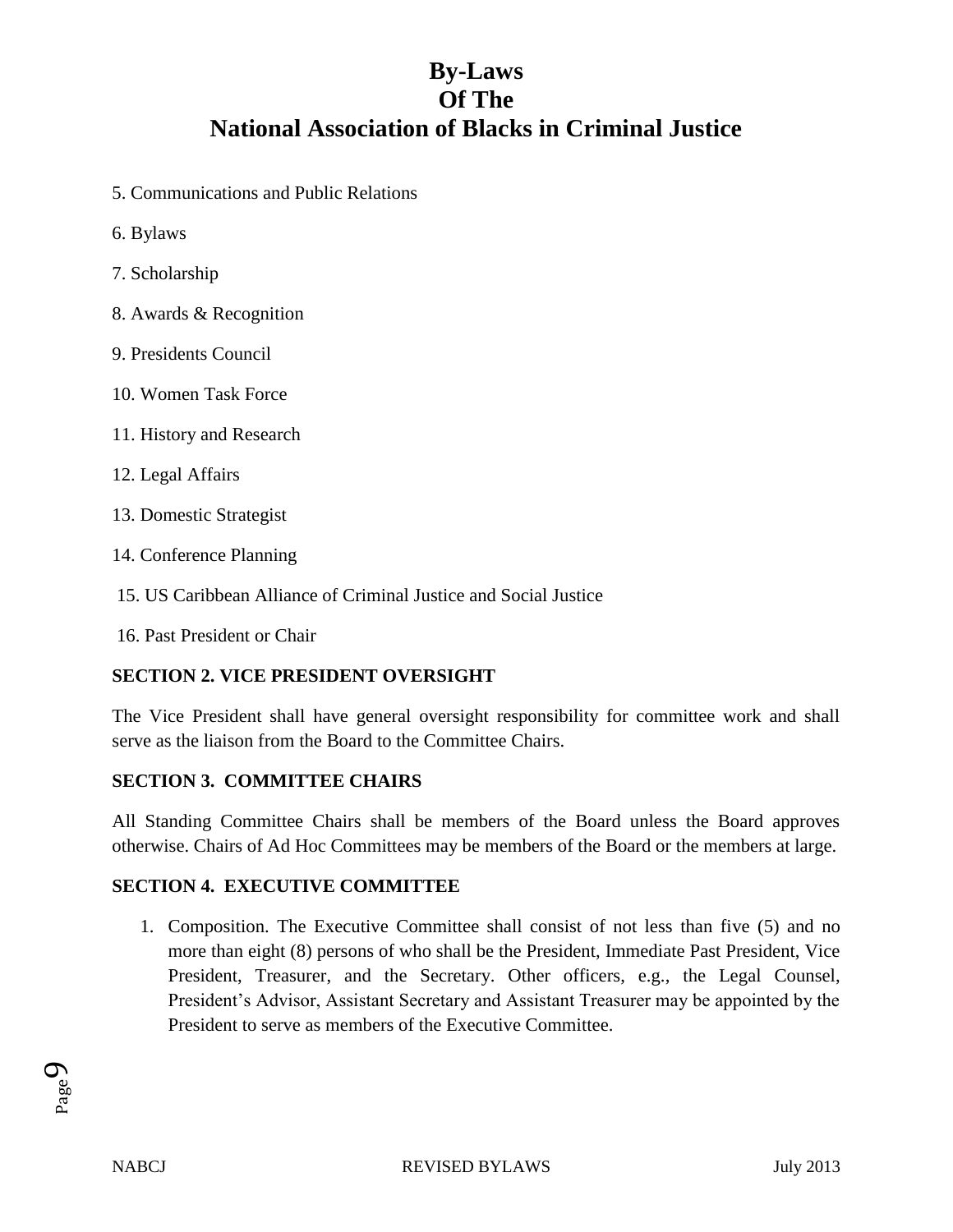# **By-Laws**

# **Of The**

# **National Association of Blacks in Criminal Justice**

- 2. The President of the Board shall also be the Chair of the Executive Committee. A quorum of the Executive Committee shall be one-half of its members.
- 3. The Executive Committee shall regularly report its proceedings to the Board at subsequent meetings.

2. Powers. The Executive Committee may exercise all the powers of the Board during the intervals between meetings of the Board. Except that it shall not have authority to change the Bylaws or submit to the Association any action requiring the approval of the Board or prohibited under the 501(c) (3) Corporation Law. The Executive Committee shall fix the compensation of any paid staff of NABCJ and evaluate staff performance. The Executive Committee shall recommend to the Board action on policy proposals and make office and conference purchases as allowed under a current and approved budget.

3. Meetings. The Executive Committee shall meet at least quarterly and shall be responsible for the affairs of the Association between meetings of the Board.

4. Other Meetings. The President as needed may convene other meetings, including by telephone conferencing.

# **SECTION 5. BUDGET AND FINANCE COMMITTEE**

The Budget and Finance Committee shall consist of not less than three (3) persons including the Treasurer, Chief of Conference Planning and Operations and Assistant Treasurer. The Treasurer shall be appointed as Chair of the Budget and Finance Committee. This Committee shall be responsible for the following activities:

1. Provide technical assistance to members and Chapters with financial questions or issues;

2. Develop the annual operating budget;

3. Assist in arranging and ensuring that the annual audit occurs;

4. Ensures that activities approved by the Board which requires funding conforms to budget restrictions; deleted and

5. The Treasurer will prepare the Annual Report; added semicolon

6. Develop a budget for the association which includes the annual Conference and Training Institute Budget;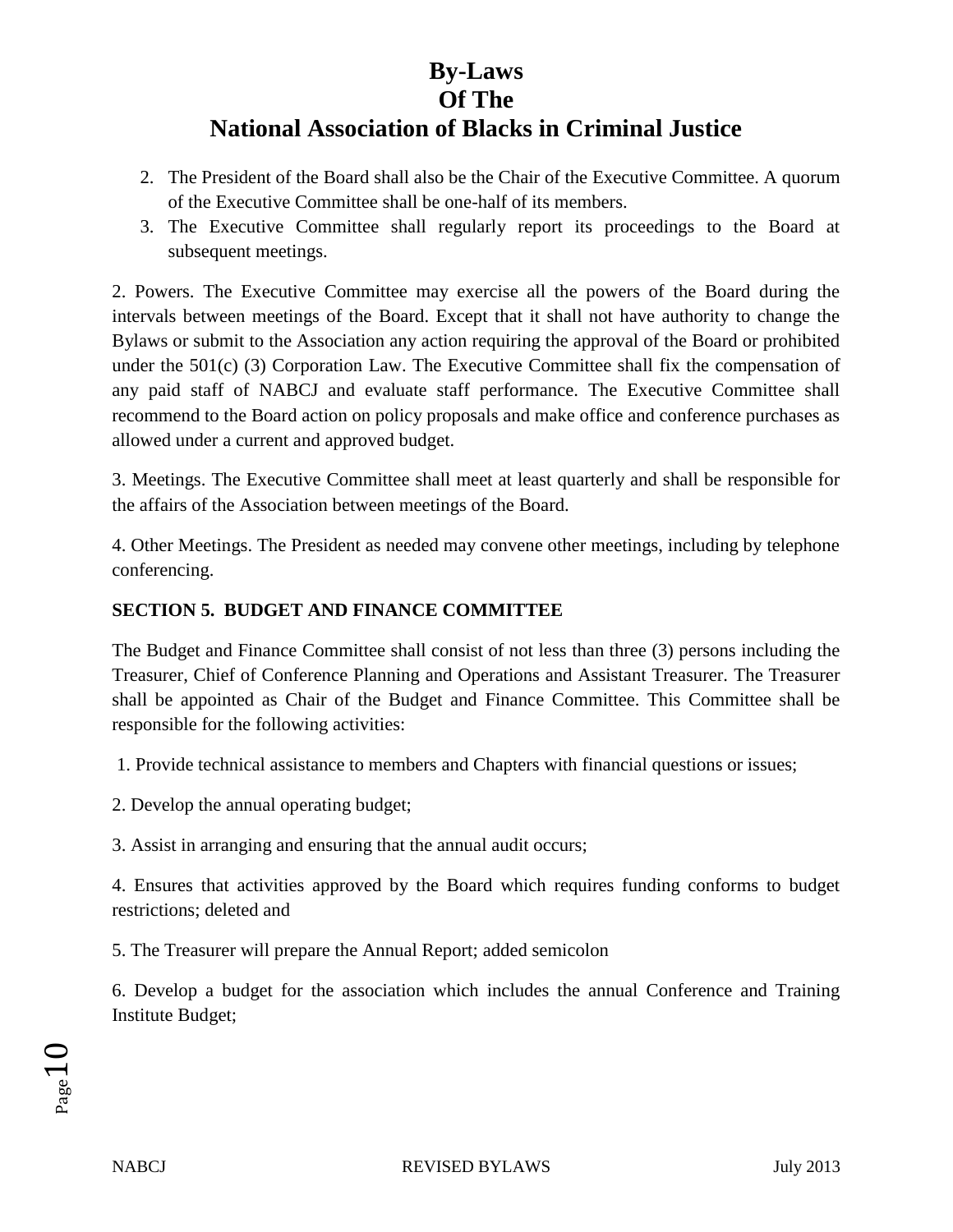# **SECTION 6. MEMBERSHIP COMMITTEE**

The Membership Committee shall consist of not less than four (4) persons, two (2) of whom shall be Regional Representative. The National Office Manager will serve as an ex-officio member of this Committee. The President shall appoint the Chair of the Membership Committee with confirmation by the Board. This Committee shall be responsible for the recruitment of new members, making recommendations to the Board regarding membership categories and corresponding fee structures, the retention of members, and the affiliation requirements for new chapters or affiliates.

## **SECTION 7. NOMINATING COMMITTEE**

The President shall appoint the Nominating Committee Chair and shall appoint one Representative from each of the six regions as a member of the Committee along with three other members of the Committee. This Committee shall be responsible for reviewing nomination and election strategies, procedures, and making recommendations for improvements. This Committee shall also be responsible for designing and distributing ballots for election and designating a method of receiving and counting ballots.

## **SECTION 8. COMMUNICATIONS AND PUBLIC RELATIONS COMMITTEE**

The Communication and Public Relations Committee shall consist of not less than three (3) persons with two (2) being Regional Representatives. The President shall appoint the Chair of this Committee with confirmation of the Board. This Committee shall be responsible for promoting NABCJ, working with the Conference and Training Institute Planners to promote this annual event, publishing the Conference Daily Newsletter during the Conference and developing promotional materials including press releases.

# **SECTION 9. BYLAWS COMMITTEE**

The Bylaws Committee shall consist of at least three (3) Regional Representatives and three (3) other members. The President shall appoint the Chair of this Committee with confirmation by the Board. The Bylaws Committee shall be responsible for reviewing and preparing amendments to the Bylaws. The Bylaws Committee shall also assist the Board regarding the interpretation of the Bylaws and update the Bylaws annually.

# **SECTION 10. SCHOLARSHIP COMMITTEE**

The Scholarship Committee shall consist of not less than three (3) members, and one (1) shall be a Region Representative. The President shall appoint the Chair of this Committee with the confirmation of the Board. The Scholarship Committee shall develop the criteria and eligibility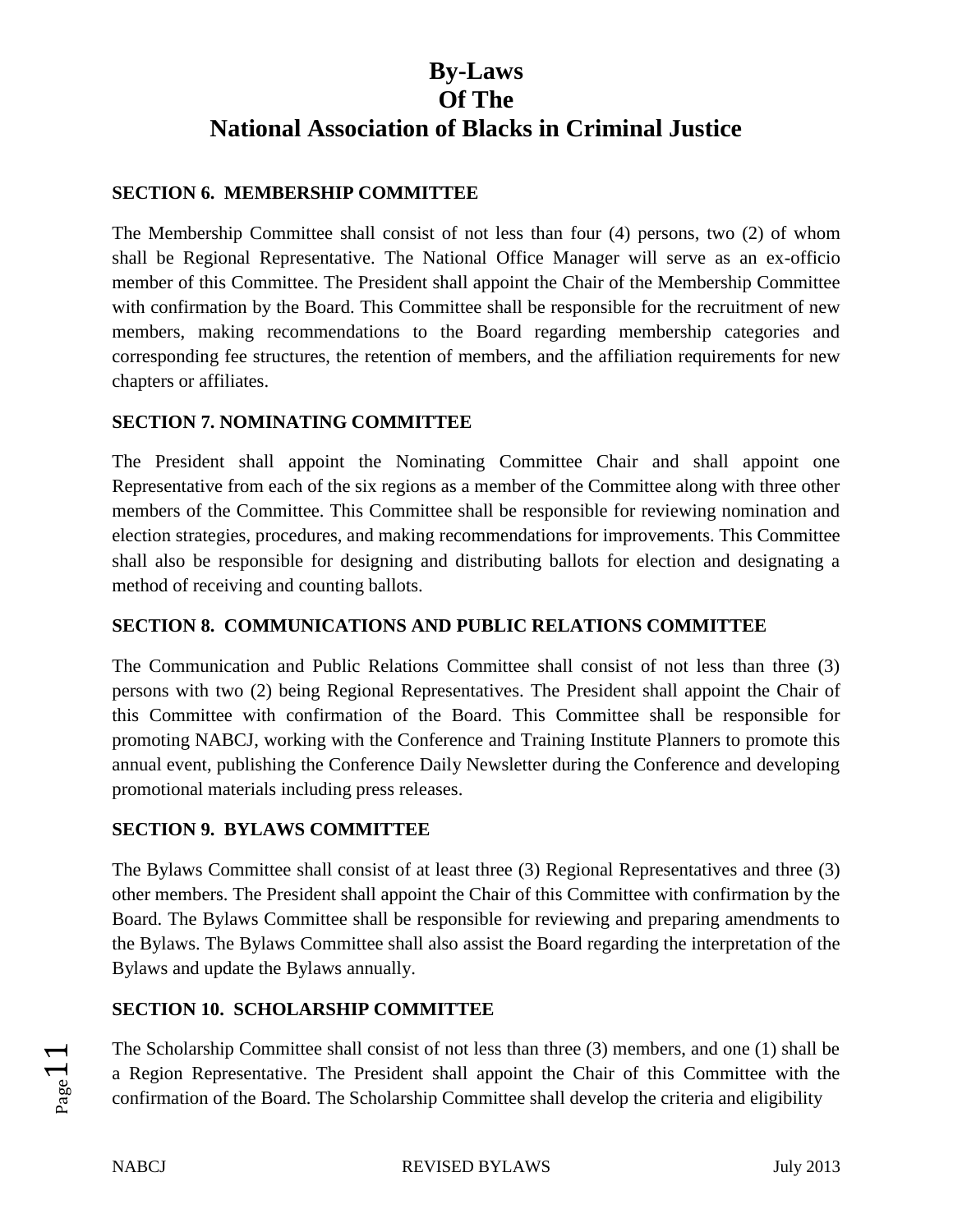rules for scholarship candidates, shall make recommendations to the Board as to the winner(s) of the scholarships, and, shall make recommendations to the Board as to the amount of the scholarships.

## **SECTION 11. AWARDS AND RECOGNITION COMMITTEE**

The Awards and Recognition Committee shall consist of not less than three (3) persons, and one (1) shall be a Region Representative. The President shall appoint the Chair of this Committee with confirmation by the Board. The Awards and Recognition Committee shall develop the criteria and the eligibility rules for awards candidates and shall make recommendations to the Executive Committee as to the awards winners. The following awards shall be presented each year at the Annual Awards Recognition Ceremony.

1. William L. Hastie Award: This award is for national leadership in the field of criminal justice.

2. Jonathan Jasper Wright Award: This award is for leadership at the state level in the area of criminal justice.

3. Mary Church Terrell Award: This award is for activism and positive change in the field of criminal justice.

4. Medgar Evers Award: This award is for unselfish dedication to the ideals of fairness, equality and justice.

5. Chair Emeritus Award: This award is given to an individual who has demonstrated sustained and unselfish dedication to the advancement of the purpose and objectives of NABCJ.

6. Chair's Award: This award is given to an individual who has demonstrated leadership, dedication and contributions to NABCJ at the chapter or regional level.

7. Owens-Bell Award: This award is given to an individual for outstanding chapter development and leadership.

8. National President Recognition Award: This award is presented to a Board member, staff or other individual or agency for outstanding development and/or meritorious leadership that advances the purposes of the Association during the year.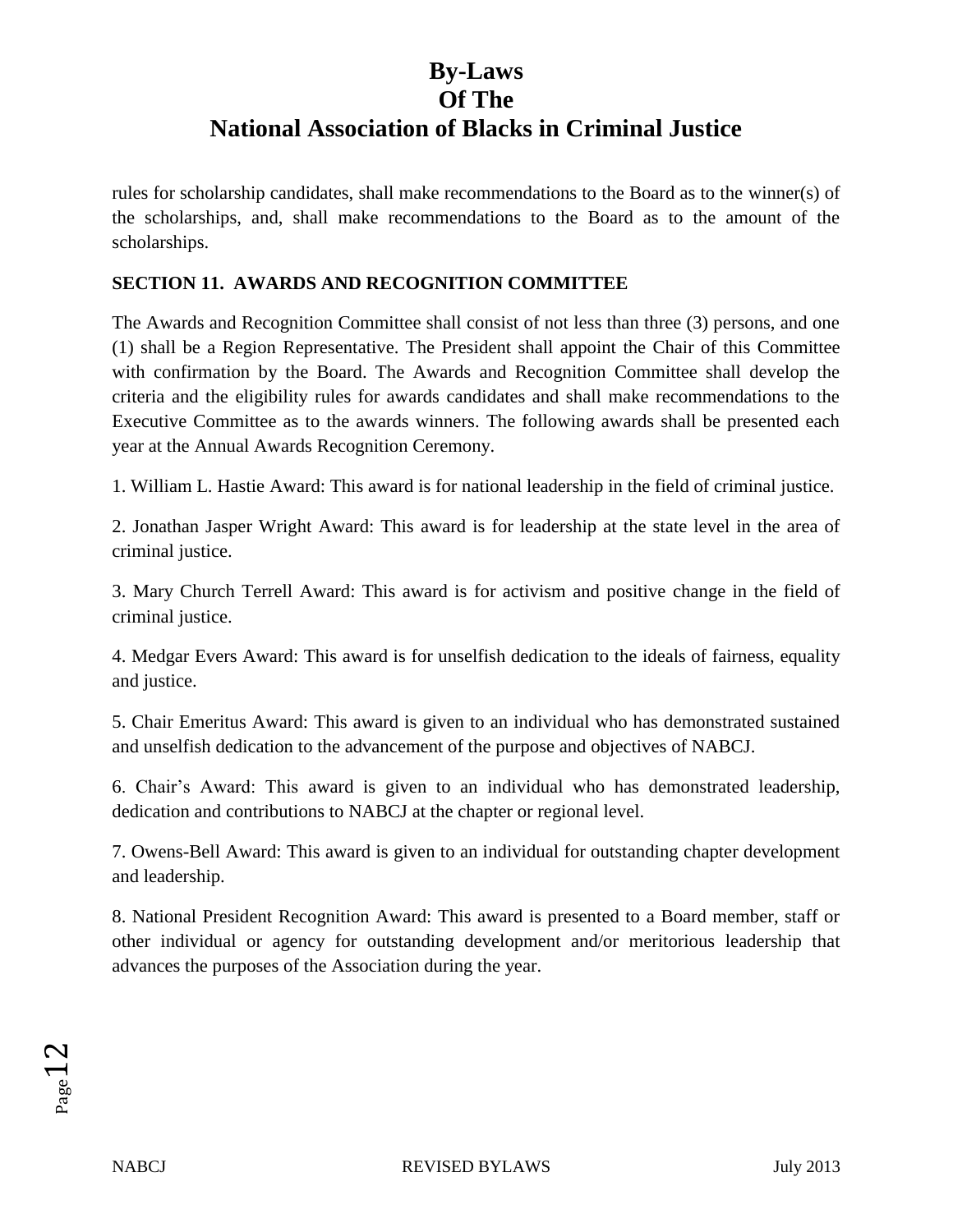# **SECTION 12. PRESIDENTS COUNCIL**

The Presidents Council shall consist of all Chapter Presidents who are in good standing and whose Chapter is in good standing. The Chapter Presidents shall elect a President and shall designate the President as the Representative to the Board for the Chapter Presidents. This person shall also participate in other Board activities as assigned. This Council shall represent the interests of the Chapter Presidents to the Board and assist in maintaining active and involved Chapters and keeping chapters abreast of national initiatives, directions and information. If currently serving as a Regional Representative, he/she shall not be eligible to serve as President of the Presidents Council.

## **SECTION 13. WOMEN'S TASK FORCE COMMITTEE**

The Women's Task Force Committee shall consist of not less than three (3) persons, and one (1) shall be a Regional Representative. The President shall appoint the Chair of this Committee with confirmation by the Board. The Chair or Co-Chairs may appoint representatives from each of the six regions, and other members necessary to fulfill the purposes of the committee. It shall be the purpose of this committee to enhance the recruitment, training, employment, recognition, and advancement of women professionals throughout the Criminal Justice System. An effort will be made to involve women and men, who are interested in the purpose of this committee, from all organizational levels. The method used to achieve this purpose shall include the sponsorship of a program or activities during the Annual Conference and Training Institute, networking and information sharing, meetings, and career and professional development activities.

# **SECTION 14. HISTORY AND RESEARCH COMMITTEE**

The History and Research Committee shall consist of not less than three (3) persons, and one (1) shall be Regional Representative. The President shall appoint the Chair of this Committee with confirmation by the Board. The Chair of this Committee shall be responsible for appointing other members as appropriate for the accomplishments and attainment of the goals and objectives of this Committee. The Committee shall act as a Council on research and history. It shall be the purpose of this Committee to obtain, maintain and preserves the history of the Association through archiving records and publication and dissemination of such records. The purpose of this Committee also is to manage the research and survey information of the Association that may or may not be initiated by the Committee.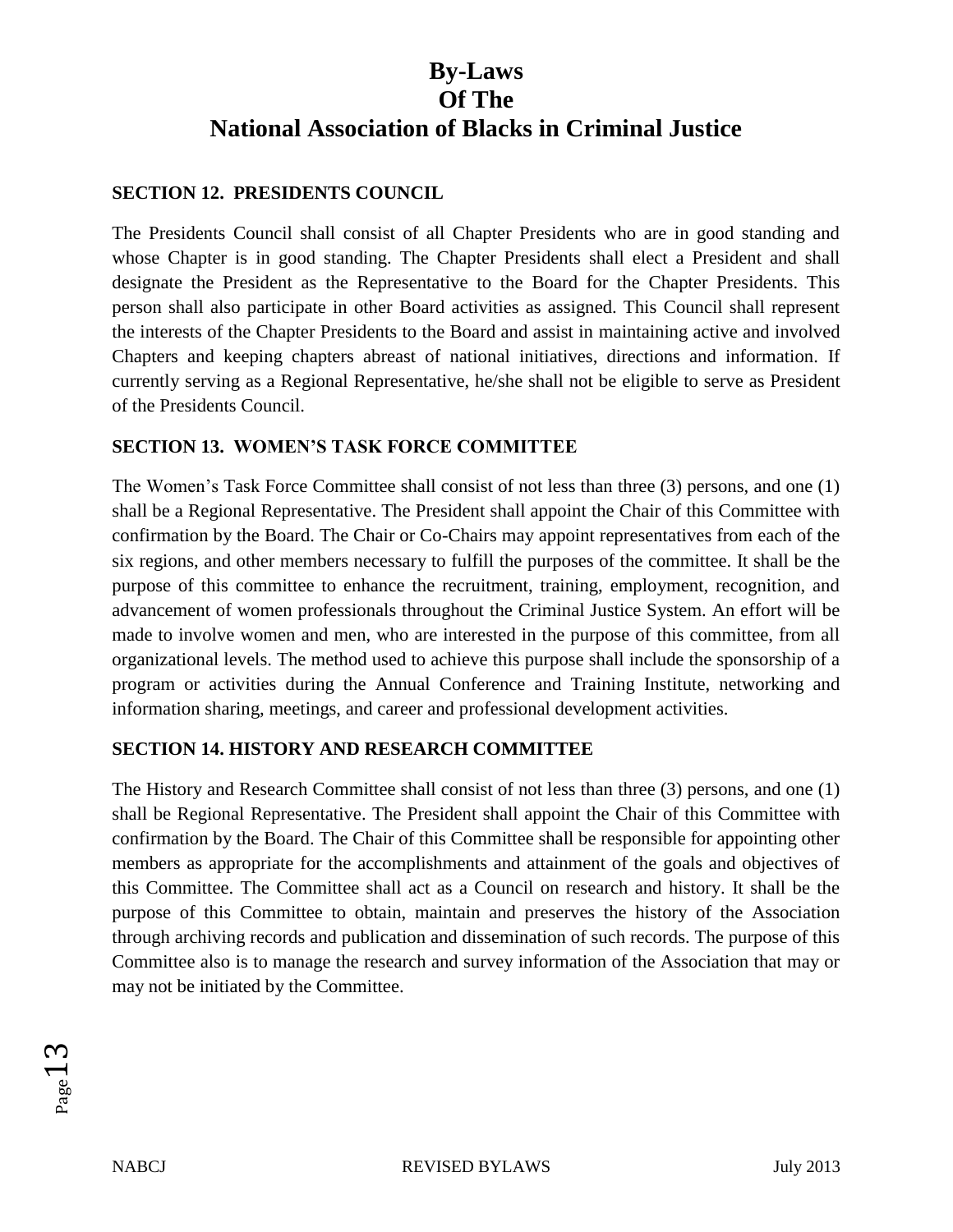## **SECTION 15. LEGAL AFFAIRS**

The Legal Affairs Committee shall consist of not less than three (3) persons, and one (1) shall be a Regional Representative. The President shall appoint the Chair of this Committee with confirmation by the Board. The Chair of this Committee shall be responsible for appointing other members as appropriate, e.g., attorneys engaged in the active practice of corrections and criminal justice law on behalf of correctional agencies, institution, or the community. Others members of the Committee shall be knowledgeable about legal matters. The purpose of the Committee shall be to advise the Executive Committee and the Board of developments in the law relating to criminal justice and to develop materials relevant and useful to the Association.

### **SECTION 16. DOMESTIC STRATEGIST**

The President shall appoint a Chief Domestic Strategist and other Strategists to develop program strategies for the organization and to carry out the duties and affairs as herein listed. It shall be the duties of the Domestic Strategists to determine need for change in laws affecting the purpose and objectives of the Association, and to be informed concerning bills to be introduced in the legislature of the states and the United States Congress which affect Association objectives and to report thereupon to the Board and to make its recommendation for appropriate action to be taken by the Association.

Upon authorization of the Board, Strategists shall represent the Association and its position on legislation, before any legislative body or bodies in which said legislation is pending, and before any other body, which is interested in such pending or proposed legislation. The Strategists, upon authorization by the Board and/or the approval by the Executive Committee, draft proposed bills, and undertake their introduction to and enactment by legislative bodies. Any emergency action taken by the Strategists shall be reported to the President at the earliest opportunity, for appropriate disposition.

### **SECTION 17. CONFERENCE PLANNING**

The President shall appoint the Chief of Conference Planning and Operations with confirmation by the Board. The Chief shall be responsible for planning, organizing, and implementation of the Annual Conference and Training Institute. The Conference Chief shall adhere to the Board approved conference budget. The Executive Committee must approve any variance and request for line item changes. The President shall appoint a Chair of Conference Workshops with confirmation by the Board. The Chair will report to and work with the Chief of Conference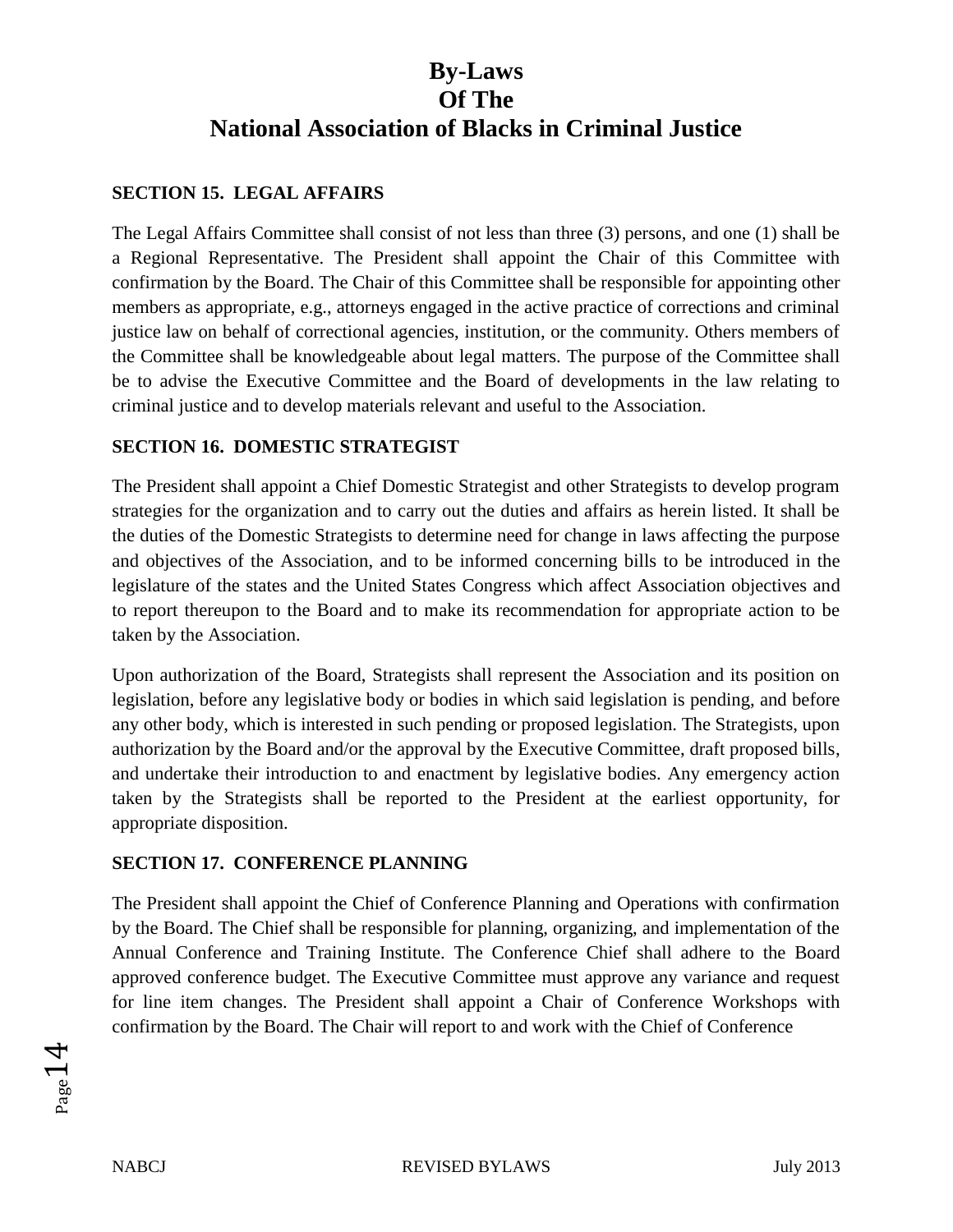Planning and Operations in developing workshops for the Annual Conference and Training Institute.

## **ARTICLE VIII**

### **MISCELLANEOUS**

## **SECTION 1. PARLIAMENTARY AUTHORITY**

Except as otherwise provided by these Bylaws, the rules of procedure contained in Robert Rules of Order Newly Revised, shall govern.

## **SECTION 2. FISCAL YEAR**

The fiscal year of the NABCJ shall be from January 1st to December 31st.

### **SECTION 3. AUDIT**

A certified public accountant as approved by the Board on an annual basis shall audit financial transactions of the NABCJ and its accounts.

### **SECTION 4. CHECKS**

The Treasurer or other appropriate designated officer(s) of the Board shall sign all checks, drafts and orders for payment.

### **SECTION 5. BOND**

The Board shall require the Treasurer or Assistant Treasurer or any other officer or staff to be bonded, at the expense of the Association, for the faithful discharge of his or her duties in such amount and with such surety or sureties, as it shall determine.

### **SECTION 6. AUTHORITY**

These Bylaws supersede all other Bylaws, resolutions, memoranda, policies or other writing heretofore promulgated by NABCJ.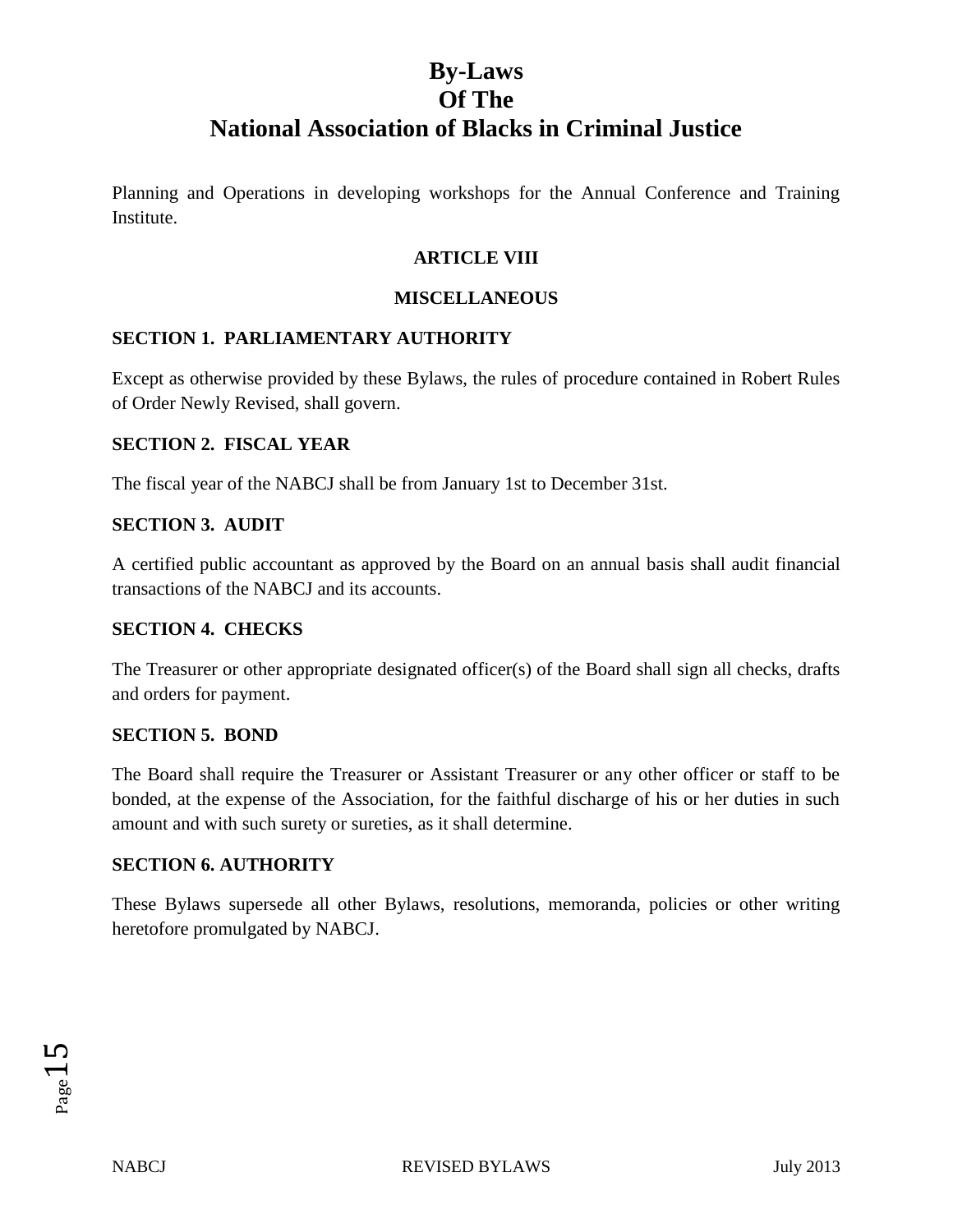## **ARTICLE IX**

### **AMENDMENTS**

### **SECTION 1. BOARD APPROVAL**

The Bylaws Committee shall submit in writing to the Board that any proposed amendment. The Board shall approve or disapprove the amendment to be introduced to the membership for modification.

### **ARTICLE X**

### **EXPULSION, SUSPENSION OR REMOVAL OF**

### **CHAPTERS, OFFICERS AND MEMBERS**

# **SECTION 1. CHAPTER FAILING TO REPORT STATUS AND/OR TO PAY AFFILIATION DUES**

If a Chapter or affiliate fails to report to the National Office their status for a period of two consecutive years, the Board may declare any or the entire Chapter vacant and order a new election, or expel, or suspend the Chapter. Notice of removal shall be sent to the resident, Secretary and Treasurer of the Chapter by registered mail at their last address listed on file with NABCJ. Immediately upon the service of notice by NABCJ, the officer(s) shall perform no official act and shall hold all records and monies of the Chapter, subject to disposition by the Board. If an affiliate fails to report to the National Office their status for a period of two consecutive years, NABCJ may disassociate and make null and void the affiliate relationship.

### **SECTION 2. GROUNDS FOR DISCIPLINARY ACTION**

The NABCJ Board, upon satisfactory evidence that an Officer, Representative or member of the Association is guilty of conduct not in accord with the principles, aims and purposes of NABCJ as set out in the Bylaws and/or is guilty of conduct adverse to the best interests of NABCJ, may shall order expulsion, suspension or pursue other actions against such Officer, Representative or member, after full hearing in accord with the provisions of these Bylaws.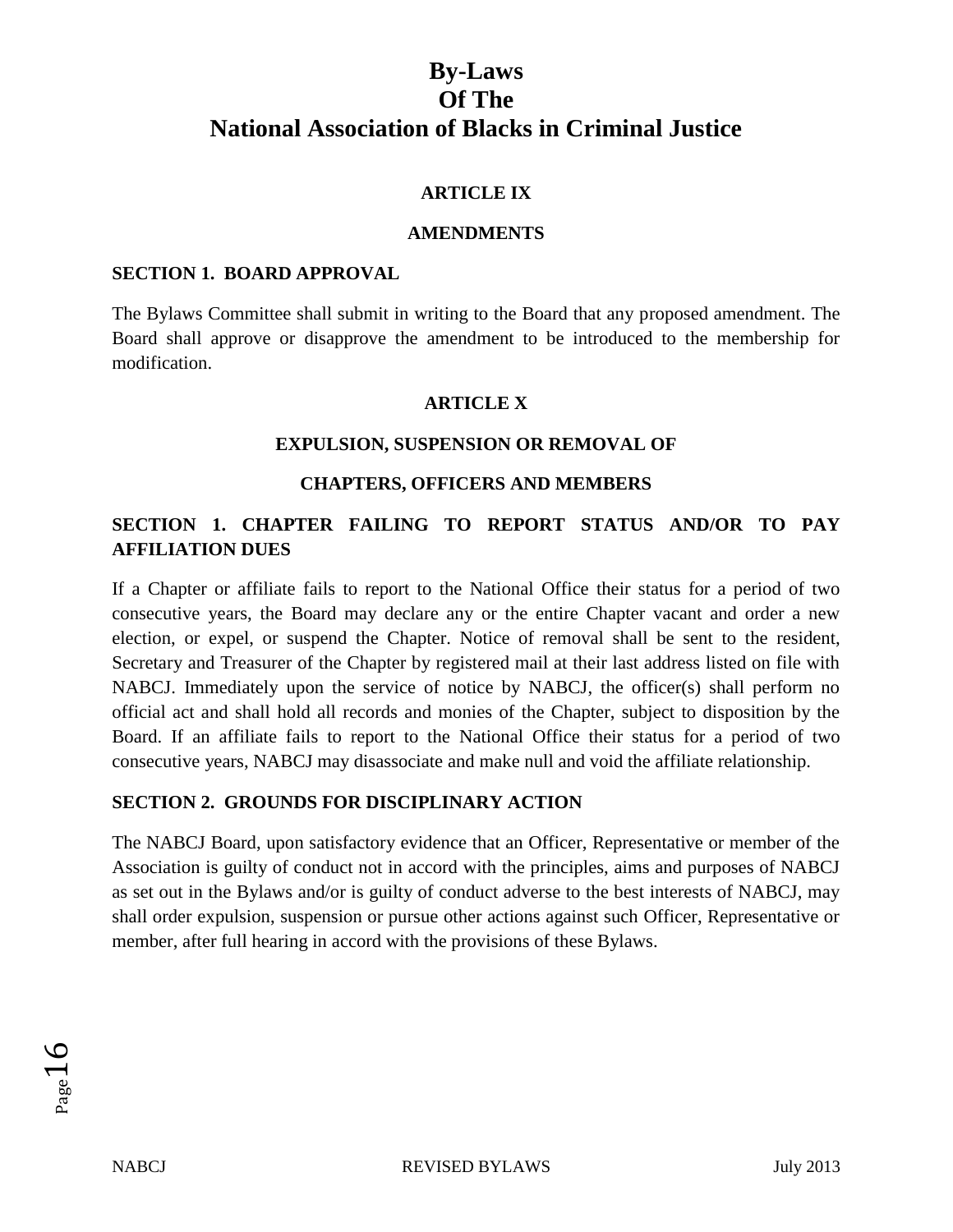## **SECTION 3.COMPLAINTS**

A complaint against an Officer, Representative or member may be initiated by any three (3) members of NABCJ and must be signed by such members in a sworn affidavit and forwarded to the National Office by registered mail.

# **SECTION 4. AUTHORITY OF PRESIDENT**

Where the President is convinced that there is danger of irreparable harm to the Association or involved Chapter and that immediate action is necessary, he or she may order the Officer, Representative or member suspended pending a due process hearing.

# **SECTION 5. NOTICE OF COMPLAINT AND RIGHT TO ANSWER**

Upon receipt of a complaint or charge, the National Office will notify the National President. The National President shall then notify the Officer, Representative or member involved by certified mail of the complaint at his or her last address on file with the National Office. Such Officer, Representative or member shall have ten (10) days from the date of receipt of charges to file with the National Office his or her answer in writing to said charges. The ten (10) day period shall commence to run from the time a copy of the charges should have reached said Officer, Representative or member. The National President will ensure such complaint is appropriately resolved.

### **SECTION 6. HEARING PROCEDURES**

The Board reserves the right to hear and act upon stated charges. The accused Officer, Representative or member is entitled to a hearing before the Board if he or she so desires, or he or she may elect to have the matter decided by the Board ex-parte based on the complaint and answer affidavits. Whether an oral hearing is requested or an ex-parte hearing takes place, such hearing shall be conducted by the Board unless the Board designates a special committee. A Board appointee shall act as counsel for the Board or committee, and the Officer, Representative or member may be represented by counsel and present oral or documentary evidence in his or her behalf relevant to the charges made.

### **SECTION 7. NOTICE OF FINDINGS AND ACTIONS OF THE BOARD**

Notice of the findings and actions of the Board shall be sent by the President of the Board to the Officer, Representative or member by registered mail at his or her last address on file within ten (10) business days.